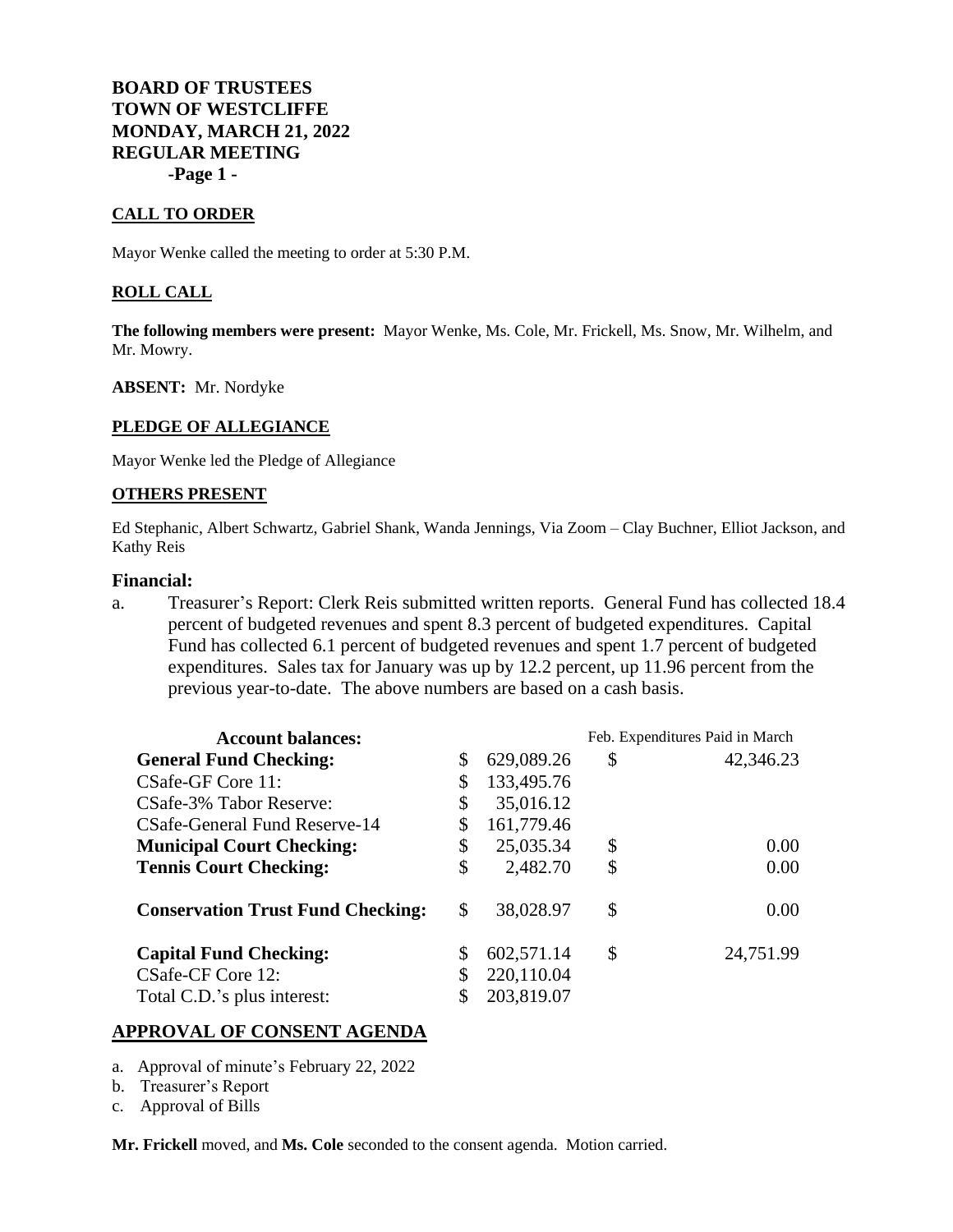### **OLD BUSINESS**

## **a. Consideration of a request to approve a lease with Bootleggers Mercantile for a portion of the alley on the east side of the building.**

Mayor Wenke requested a workshop to discuss a leasing/selling Town-owned property policy. The workshop was scheduled for Thursday, March 24<sup>th,</sup> at 10:00 a.m.

### **NEW BUSINESS**

# **a. Consideration of reallocating the approved expenditure of awarded funds for Altitude Fitness.**

Clerk Reis explained the request was to improve energy costs for the building. They would like to use it for the boiler instead of window and pool coverings. After some discussion, the board's consensus was to allow the change.

## **b. Discuss the procedure for grant support letters.**

Mayor Wenke explained that all support letters had been brought before the Board of Trustees for approval in the past. Clerk Reis explained that non-profits request letters on short notice for grants. She asked that the staff be allowed to write the support letters as long as there isn't a financial commitment for the Town.

> **ACTION: Mr. Wenke** moved, and **Ms. Cole** seconded to allow the staff to write grant support letters as long as it doesn't commit the Town financially. Motion carried

# **c. Consideration of a request to approve a credit card and determine the limit for the Town Manager.**

Clerk Reis requested to have a seconded credit card for the Town Manager. There are automatic charges on the card for the office; items Mr. Shank needs are sometimes more than the current credit limit, which delays the purchases he needs. Mr. Shank asked for a limit between \$3,000 to \$5,000.

## **ACTION: Mr. Mowry** moved, and **Mr. Wilhelm** seconded to authorize the Town Manager to have a separate credit card with a \$5,000.00 credit limit. Motion carried.

# **d. Consideration of allowing the non-profits in the permitted zone apply for the Façade Grant.**

There are three non-profits within the permitted zone. The program was designed to help the businesses and improve the area's look. After more discussion, the following motion was made.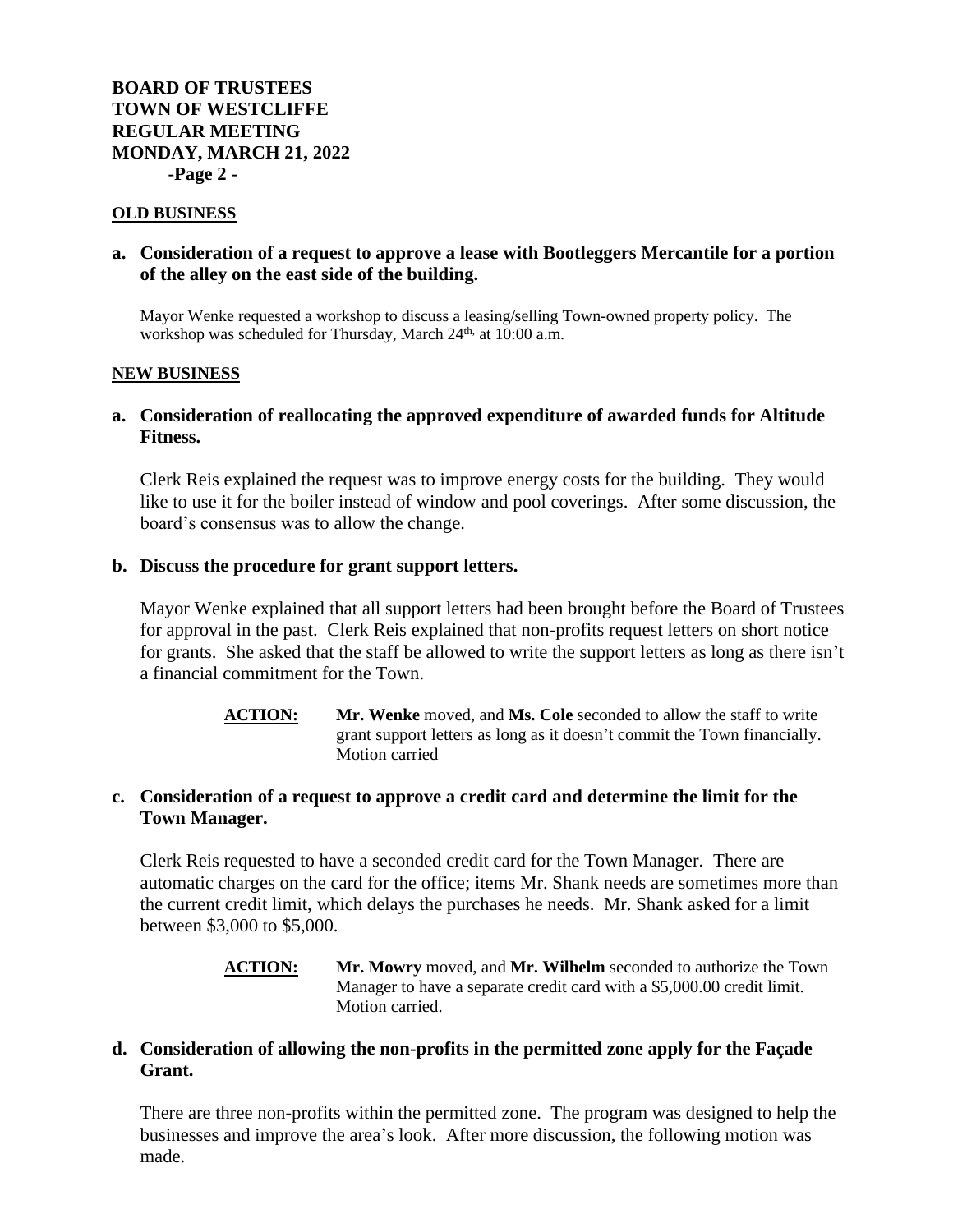## **NEW BUSINESS CONTINUED**

**ACTION: Ms. Snow** moved, and **Mr. Frickell** seconded to approve allowing the non-profits in the permitted Façade grant area to apply for the Façade Grant. Motion carried.

# **e. Discuss Title 4, Chapter 8 Seasonal Outdoor Seating for Food Service Establishments in the Core Business District.**

Mayor Wenke requested a workshop to discuss a leasing/selling Town-owned property policy. The workshop was scheduled for Thursday, March 24<sup>th,</sup> at 10:00 a.m.

# **f. Consideration of a request to approve Ord. No. 1-2022 amending Title 9, Chapter 1, Westcliffe Infraction Code.**

The ordinance would be changed as follows: "No vehicle shall be parked or left unattended on Main Street between Highway 69 and Adams Boulevard between the hours of 3:00 a.m. and 9:00 a.m. during the months of October through April."

This allows snow removal to be much more manageable. A couple of questions came up. 1. Can they be given a ticket? 2. Can the vehicle be towed? The Sheriff's office enforces our code.

It was discussed to add 2nd Street. Town Manager Shank would like to add that after the parking lot on Rosita is completed, allowing space for the parking for the people renting above Sugar Lump and Grandma's House.

Attorney Buchner suggested that the snow route they refer to in the ordinance allows changes to the snow route by resolution with a map. Don't make it dependent on signs. Publish the map on the Town website and have it available in the office. Use forecasts such as if it is 2 inches or more, the snow route restrictions go into effect. This is a safety issue and can be approved as an emergency ordinance is appropriate.

After further discussion, the following motion was made.

- **ACTION: Ms. Snow** moved, and **Mr. Frickell** seconded to approve No vehicle shall be parked or left unattended on Snow Route between the hours of 3:00 a.m. and 9:00 a.m. If 2 inches or more of snow is forecasted during the months of October through April. Motion carried.
- **g. Planning Commission appointments update.**